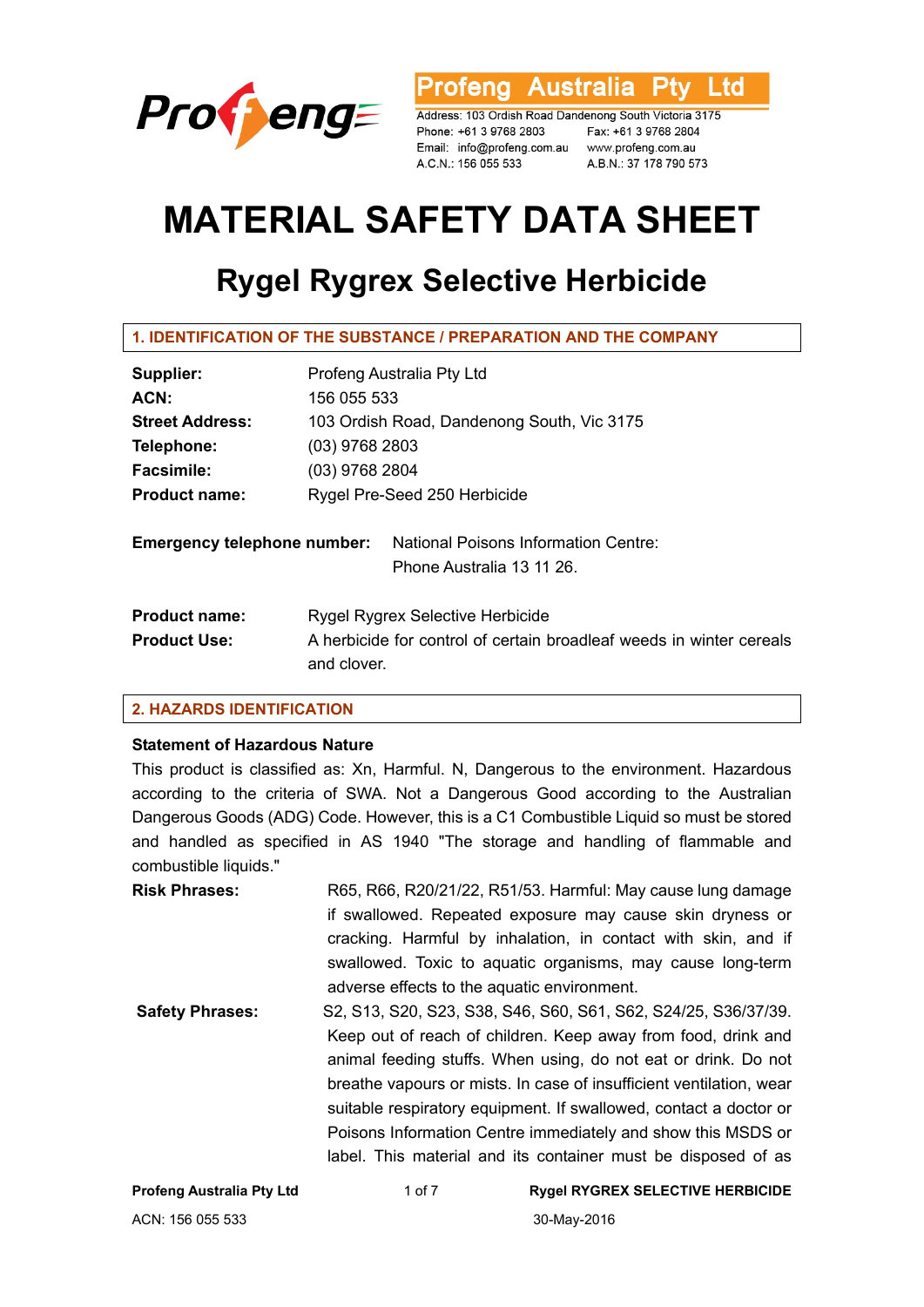

#### Australia L td ofena

Address: 103 Ordish Road Dandenong South Victoria 3175 Phone: +61 3 9768 2803 Email: info@profeng.com.au www.profeng.com.au A.C.N.: 156 055 533

Fax: +61 3 9768 2804 A.B.N.: 37 178 790 573

hazardous waste. Avoid release to the environment. Refer to special instructions/Safety Data Sheets. If swallowed, do not induce vomiting: seek medical advice immediately and show this MSDS. Avoid contact with skin and eyes. Wear suitable protective clothing, gloves and eye/face protection.

**SUSMP Classification:** S5 **UN Number:** None allocated **Pictogram:** 

**ADG Classification:** None allocated. Not a Dangerous Good under the ADG Code.



| Signal word                       | Danger                                                       |  |
|-----------------------------------|--------------------------------------------------------------|--|
| Hazard statement(s)               |                                                              |  |
| H <sub>22</sub> 7                 | Combustible liquid.                                          |  |
| H304                              | May be fatal if swallowed and enters airways                 |  |
| H411                              | Toxic to aquatic life with long lasting effects              |  |
| <b>Precautionary statement(s)</b> |                                                              |  |
| P <sub>264</sub>                  | Wash contacted areas thoroughly after handling.              |  |
| P403+P235                         | Store in a well-ventilated place. Keep cool.                 |  |
| P <sub>501</sub>                  | Dispose of contents/ container to an approved waste disposal |  |
|                                   | plant                                                        |  |

**3. COMPOSITION / INFORMATION ON INGREDIENTS** 

| <b>Chemical Entity</b>                                                                   |               |           |
|------------------------------------------------------------------------------------------|---------------|-----------|
| Ingredients                                                                              | <b>CAS No</b> | Conc. $%$ |
| MCPA present as the ethyl hexyl ester                                                    | 29450-45-1    | $250$ g/L |
| Diflufenican                                                                             | 83164-33-4    | $25$ g/L  |
| Other Ingredient                                                                         |               | to 100%   |
| This is a separate parallel interest of solid and associated and service of the filed of |               |           |

This is a commercial product whose exact ratio of components may vary slightly. Minor quantities of other non-hazardous ingredients are also possible.

### **4. FIRST AID MEASURES**

### **General Information:**

You should call The Poisons Information Centre if you feel that you may have been poisoned, burned or irritated by this product. The number is 13 11 26 from anywhere in Australia and is available at all times. Have this MSDS with you when you call.

**Inhalation:** Remove affected person to fresh air until recovered. If symptoms develop or

|  | <b>Profeng Australia Pty Ltd</b> |  |  |
|--|----------------------------------|--|--|
|--|----------------------------------|--|--|

### **Profeng Australia Pty Ltd** 2 of 7 **Rygel RYGREX SELECTIVE HERBICIDE**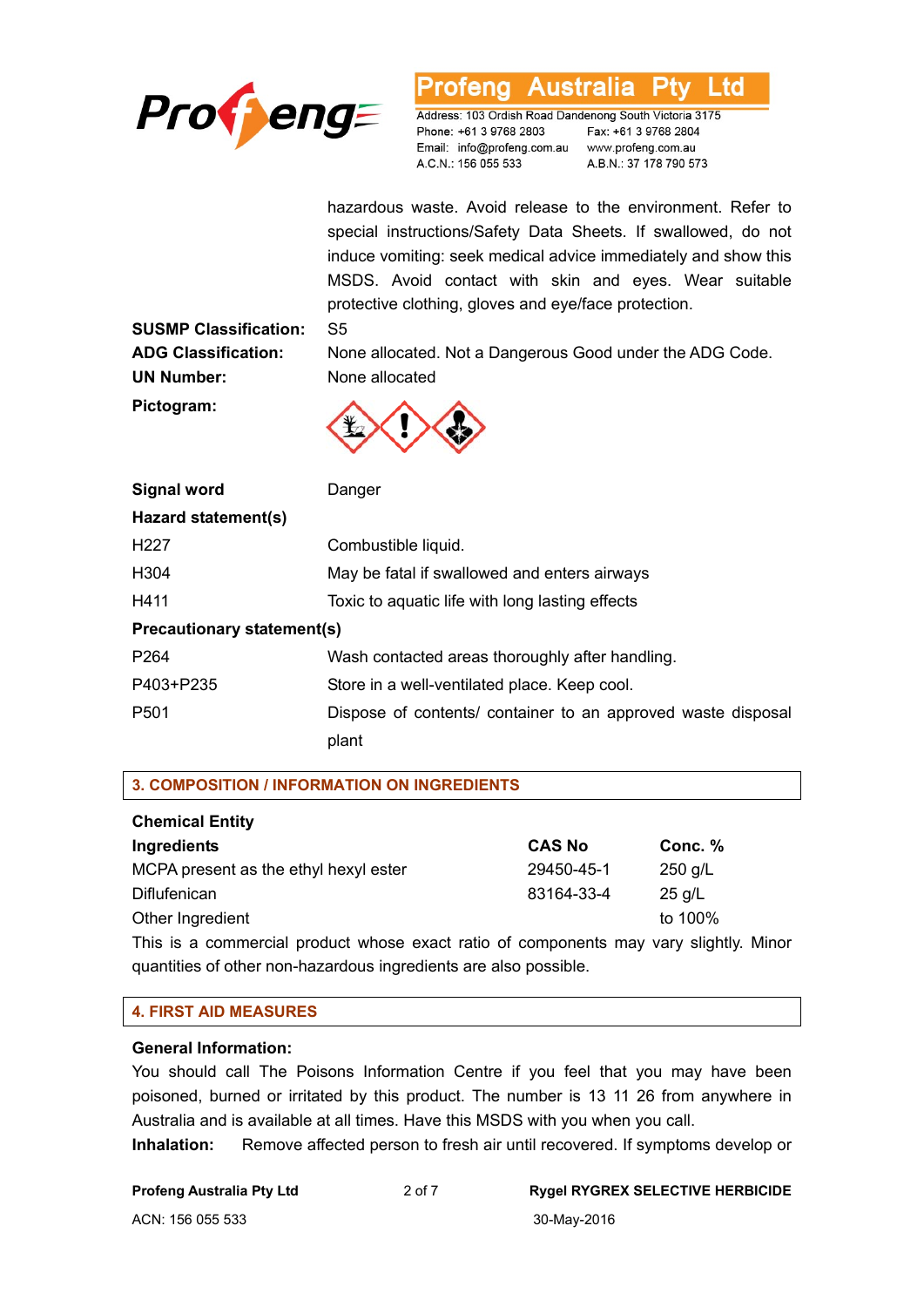

Address: 103 Ordish Road Dandenong South Victoria 3175 Phone: +61 3 9768 2803 Email: info@profeng.com.au www.profeng.com.au A.C.N.: 156 055 533

**Australia** 

Fax: +61 3 9768 2804 A.B.N.: 37 178 790 573

L to

persist, seek medical advice

- **Skin Contact:** Wash affected areas thoroughly with soap and water. Remove contaminated clothing and launder before re-use.
- **Eye Contact:** If in eyes, hold eyelids open and wash with copious amounts of water for at least 15 minutes. Seek medical advice immediately.
- **Ingestion:** Rinse mouth and then drink plenty of water. If swallowed do NOT induce vomiting; seek medical advice immediately and show this container or label or contact the Poisons Information Centre on 13 11 26 (Aust). Make every effort to prevent vomit from entering the lungs by careful placement of the patient
- **Advice to Doctor:** Treat symptomatically. If vomiting occurs, solvent present may cause pulmonary pneumonitis.

# **5. FIRE-FIGHTING MEASURES**

**Fire and Explosion Hazards**: If involved in a fire, it will emit oxides of carbon, oxides of nitrogen and possibly hydrogen fluoride or phosgene.

**Extinguishing Media:** Water fog, foam, carbon dioxide or dry chemical

**Special Protective Equipment for fire fighters:** Breathable air apparatus may have to be worn if material is involved in fires especially in confined spaces.

**Other Information** STOP FIRE WATER FROM ENTERING DRAINS OR WATER BODIES.

### **6. ACCIDENTAL RELEASE MEASURES**

### **Spills & Disposal**

Contain spill and absorb with clay, sand, soil or proprietary absorbent (such as vermiculite). Collect spilled material and waste in sealable open-top type containers for disposal. On-site disposal of concentrate is not acceptable.

### **Personal Protection**

For appropriate personal protective equipment (PPE), refer Section 8.

### **Clean-up Methods - Large Spillages**

Place damaged containers in recovery bins (if available) and return to manufacturer. If large liquid spills occur, attempt to recover as much spilt material from sumps and bunded areas before absorbing remaining material into vermiculite or other absorbent.

### **Environmental Precautions**

This product is a herbicide and spills can damage crops, pastures and desirable vegetation. Use earthen bunds or absorbent bunding to prevent spreading of spillage. Prevent from entering drains, waterways or sewers.

# **7. HANDLING AND STORAGE**

**Conditions for Safe Storage**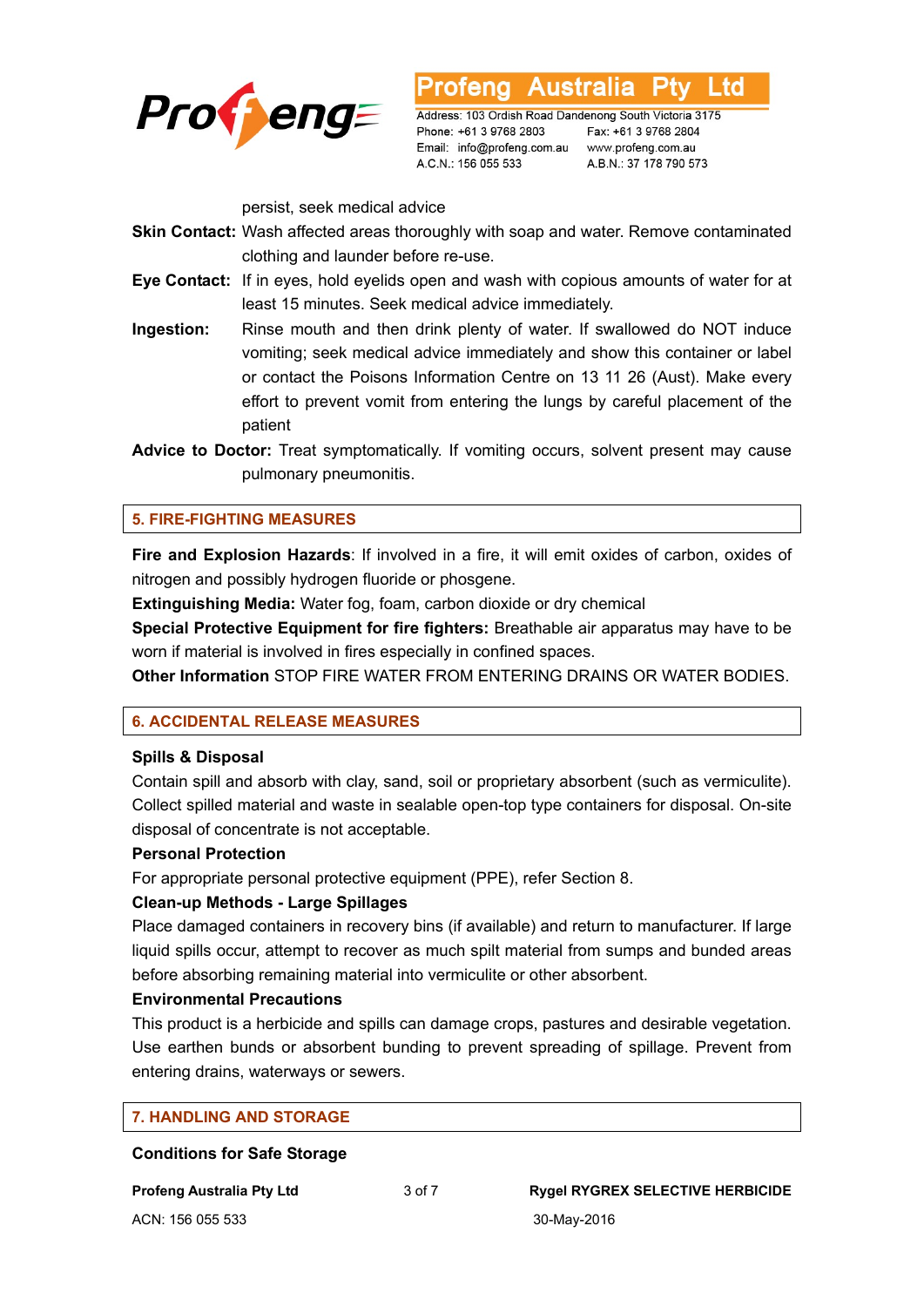

Address: 103 Ordish Road Dandenong South Victoria 3175 Phone: +61 3 9768 2803 Email: info@profeng.com.au A.C.N.: 156 055 533

Fax: +61 3 9768 2804 www.profeng.com.au A.B.N.: 37 178 790 573

L td

Store in the closed, original container in a cool, well ventilated area. Do not store for prolonged periods in direct sunlight.

# **Unsuitable Materials**

Rubber components present in some spraying units may be affected by exposure to the solvents in Rygrex. Wash spray unit thoroughly with boom cleaner and fresh water after use.

### **Other Information**

Do not use on or in situations where damage to susceptible crops or plants such as cotton, tobacco, tomatoes, flowers, vines, fruit trees or other susceptible crop plants may result from direct application or drift. Sprayed weeds may become more palatable to stock and a higher intake of some weeds may result in stock poisoning and death from causes such as nitrate poisoning. Care should be taken especially where capeweed, Paterson's curse and variegated thistles predominate in the pasture.

Always read the label and any attached leaflet before use.

# **8. EXPOSURE CONTROLS/PERSONAL PROTECTION**

### **National Exposure Standards**

No exposure standard has been established for this product. Permissible Exposure Level (PEL) for diflufenican recommended by the manufacturer is 2.3 mg/m3.

NOHSC has set the following exposure standard for N-methyl pyrrolidone: TLV (TWA) 103 mg/m3, STEL 309 mg/m3. SK

'SK' notice - absorption through the skin may be a significant source of exposure. The exposure standard is invalidated if such contact should occur.

### **Engineering Controls**

Handle in well ventilated areas, generally natural ventilation is adequate.

# **Personal Protective Equipment**

When opening the container, preparing spray and using the prepared spray wear cotton overalls buttoned to the neck and wrist and a washable hat, elbow-length PVC gloves and face shield or goggles.

### **Hygiene Measures**

After use and before eating, drinking or smoking, wash hands, arms and face thoroughly with soap and water.

After each day's use, wash contaminated clothing and safety equipment.

# **Requirements Concerning Special Training**

NSW regulations require that people who use pesticides in their job or business must have training in the application of the materials.

| <b>9. PHYSICAL AND CHEMICAL PROPERTIES</b>        |                                                            |                                         |  |  |  |
|---------------------------------------------------|------------------------------------------------------------|-----------------------------------------|--|--|--|
| <b>Physical Description &amp; colour</b><br>Odour | Clear, dark brown liquid<br>Distinctive strong ester odour |                                         |  |  |  |
| <b>Profeng Australia Pty Ltd</b>                  | 4 of 7                                                     | <b>Rygel RYGREX SELECTIVE HERBICIDE</b> |  |  |  |
| ACN: 156 055 533                                  |                                                            | 30-May-2016                             |  |  |  |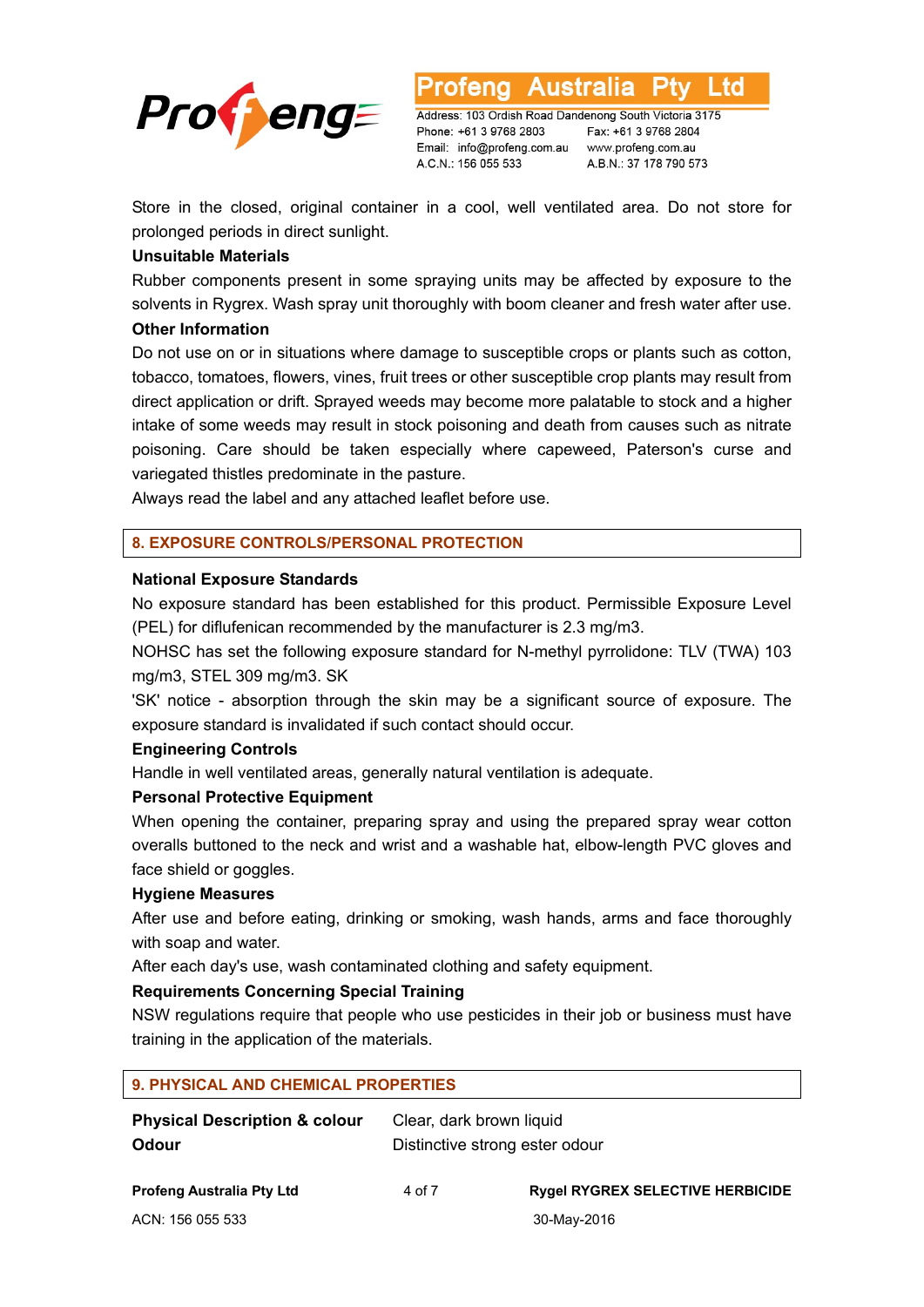

#### Australia L td

Address: 103 Ordish Road Dandenong South Victoria 3175 Phone: +61 3 9768 2803 Fax: +61 3 9768 2804 Email: info@profeng.com.au www.profeng.com.au A.C.N.: 156 055 533 A.B.N.: 37 178 790 573

**Melting Point**  $<$   $0^{\circ}$ C. **Boiling Point** between 176 - 200°C (solvent) **Solubility in Water Forms** an emulsion in water **Specific Gravity** 1.063 **Vapour Pressure** 1.77 mPa for MCPA 2EHE @ 25°C; 4.25 x 10-3 mPa for diflufenican @ 25°C **Ocanol /Water Partition Coefficient** Kow Log P is 5.37 for MCPA 2EHE; 4.9 for diflufenican **Flash point** 74.5°C **Flammability** Combustible liquid C1 **Flammable Limits – Lower** 0.8 for solvent **Flammability Limits – Upper** 6.7% for solvent

# **10. STABILITY AND REACTIVITY**

**Chemical Stability** 

Stable under normal conditions.

### **Incompatible Materials**

Avoid contact with rubber.

### **Hazardous Reactions**

Keep away from strong oxidising agents. May react exothermically with strong alkalis and acids.

### **Hazardous Polymerization**

Hazardous polymerisation is not possible.

# **11. TOXICOLOGICAL INFORMATION**

**Toxicology Information:** No harmful effects are expected if the precautions on the label and this MSDS are followed.

**Inhalation:** May cause irritation to mucous membranes.

**Ingestion:** Possible symptoms of exposure include: nausea, vomiting and gastrointestinal discomfort and diarrhoea.

**Skin:** Prolonged contact with the concentrate can cause defatting of the skin and may result in dermatitis. Symptoms of over exposure may be similar to those described for ingestion.

**Eye:** The concentrate will cause irritation of the eyes.

**Chronic Effects:** Chronic Overexposure: Weight loss and damage to liver and kidneys may be expected if exposure is excessive

**Reproductive Toxicity:** Data indicates no reproductive effects.

**Mutagenicity:** Data indicates no mutagenic effects.

**Acute Toxicity – Oral:** LD50 (rat) 1580 mg/kg for the formulated product

**Acute Toxicity – Dermal:** LD50 (rat) >2040 mg/kg for the formulated product

**Profeng Australia Pty Ltd** 5 of 7 **Rygel RYGREX SELECTIVE HERBICIDE**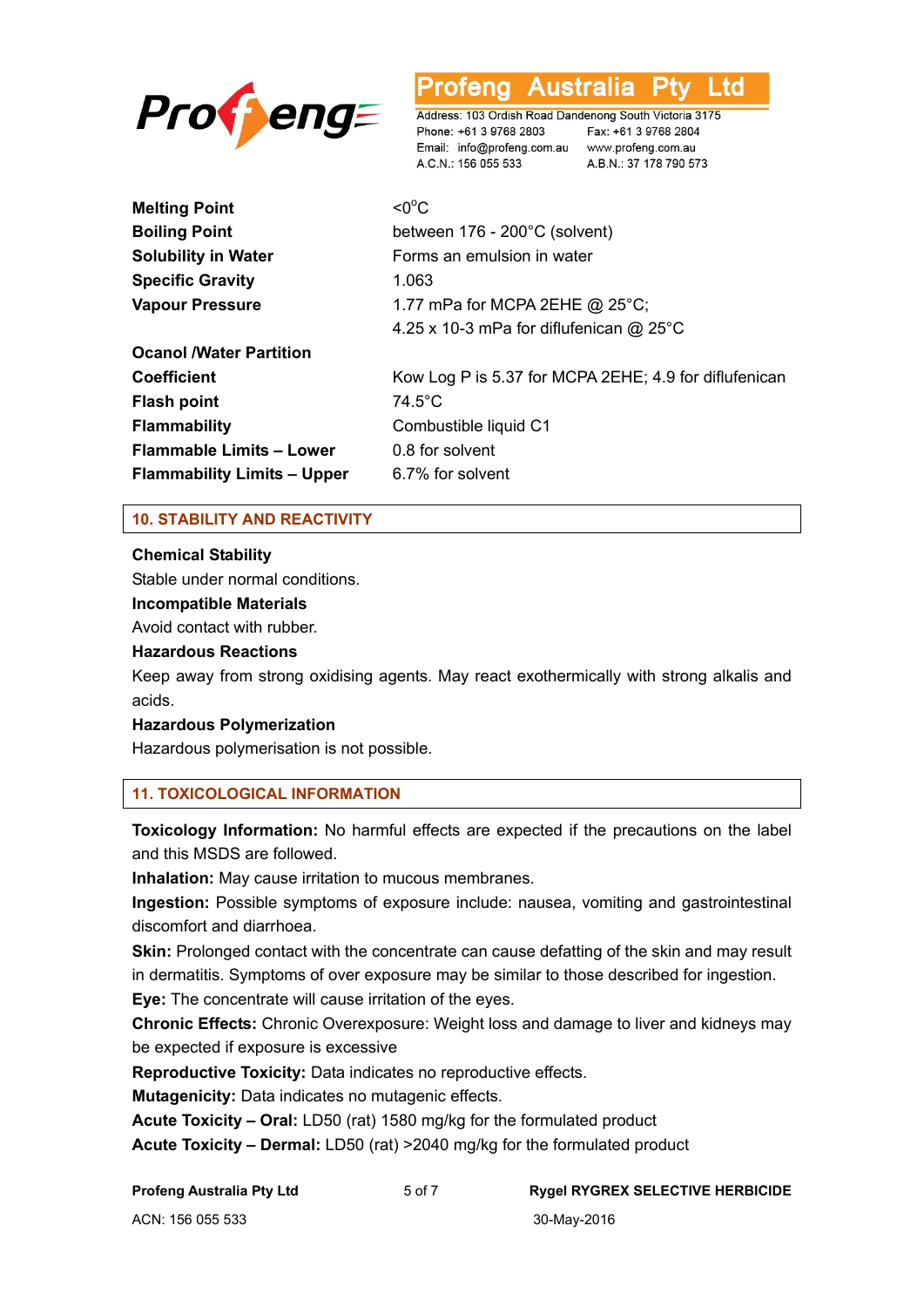

Address: 103 Ordish Road Dandenong South Victoria 3175 Phone: +61 3 9768 2803 Email: info@profeng.com.au www.profeng.com.au A.C.N.: 156 055 533

Australia

Fax: +61 3 9768 2804 A.B.N.: 37 178 790 573

L td

**Acute Toxicity - Inhalation** LC50 (rat) (4hr) >4.5 mg/L for MCPA 2EHE LC50 (rat) (4hr) >5.11 mg/L for diflufenican

otena

**Eye Irritation:** The product is an eye irritant.

**Skin Irritation:** Not a skin irritant.

**Skin Sensitisation:** Prolonged and repeated skin contact may result in skin sensitisation.

# **Other Information**

The Australian Acceptable Daily Intake (ADI) for MCPA for a human is 0.01 mg/kg/day, set for the public for daily, lifetime exposure. This is based on the NOEL of 1.1 mg/kg/day, the level determined to show no effects during long term exposure for the most sensitive indicators and the most sensitive species. (Ref: Comm. Dept. of Health and Ageing Office of Chemical Safety, 'ADI List', December 2008). ADI for diflufenican is 0.2 mg/kg/day, NOEL 16.3 mg/kg/day.

# **12. ECOLOGICAL INFORMATION**

# **Persistence / Degradability**

Average field half-life of MCPA 2EHE is 24 days. Average field half-life of diflufenican is 100 – 200 days.

# **Other Precautions**

Do not contaminate dams, waterways or sewers with this product or the containers, which have held this product.

# **Environmental Protection**

Spray drift can cause damage, read the label for more information.

# **Acute Toxicity - Fish**

LC50 (96hr) for rainbow trout is 50mg/L for MCPA acid LC50 (96hr) for rainbow trout is 56 - 100 mg/L for diflufenican MCPA 2EHE has very low water solubility (0.1 mg/L) and rapidly hydrolyses in natural waters. The above data is for the hydrolysis product: MCPA acid. EC50 (48hr) for daphnia is >190 mg/L for MCPA acid.

**Acute Toxicity - Daphnia** EC50 (48hr) for daphnia is >10 mg/L for diflufenican.

LD50 for quail is 377 mg/kg for MCPA 2EHE

# **Acute Toxicity - Other Organisms**

LD50 for quail is >2150 mg/kg for diflufenican. Not toxic to bees.

# **13. DISPOSAL CONSIDERATIONS**

# **Product Disposal**

On site disposal of the concentrated product is not acceptable. Ideally, the product should be used for its intended purpose. If there is a need to dispose of the product, approach local authorities that hold periodic collections of unwanted chemicals (ChemClear®).

# **Container Disposal**